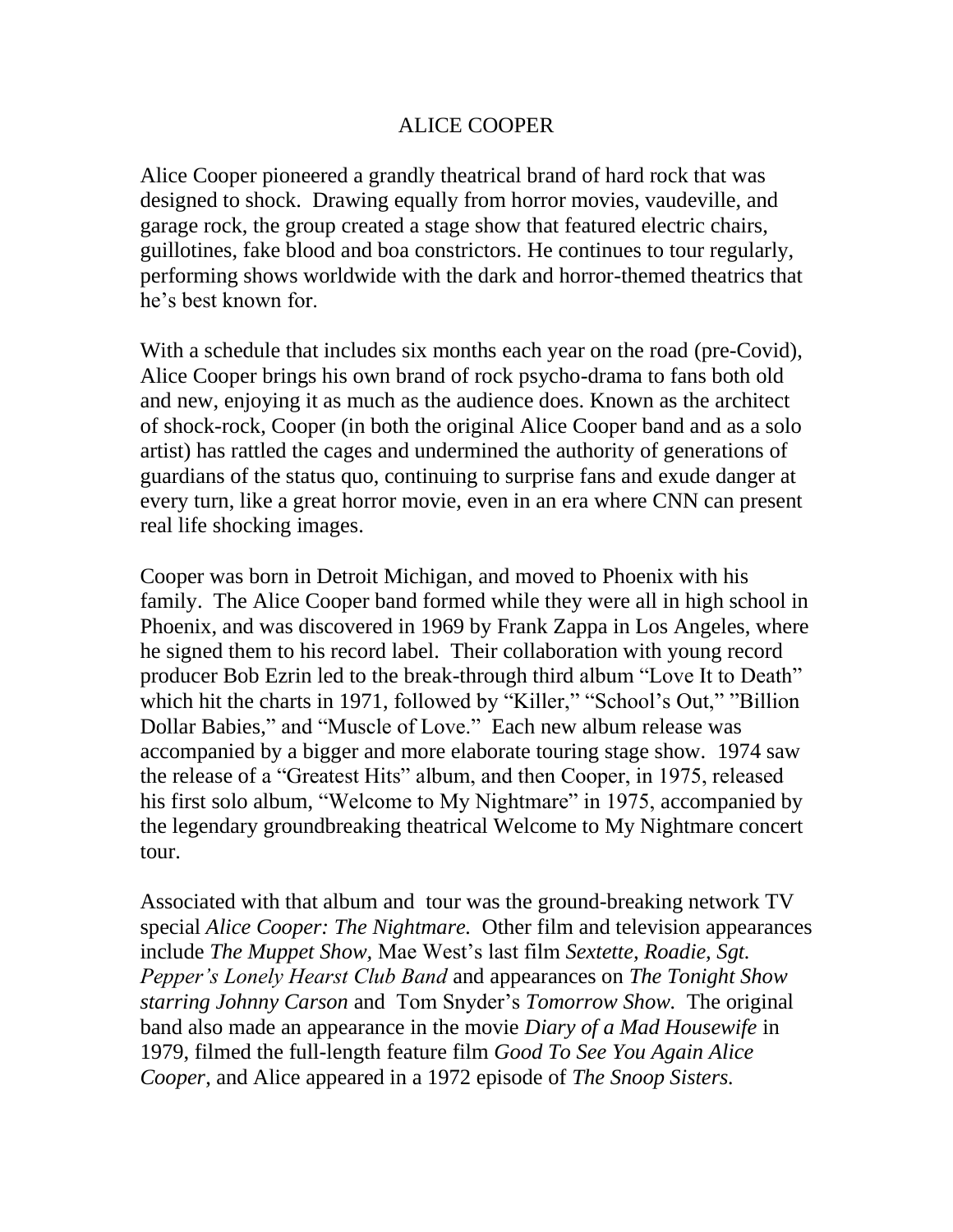Alice's solo career skyrocketed in the late 1970's, with a succession of hit singles, including "You & Me," and classic albums, including "Lace And Whiskey" and "From The Inside," and bigger and even more elaborate concert tours.

In the '80's Cooper explored different sounds, highlighted by the new wavish album "Flush The Fashion," the heavy metal "Constrictor" and "Raise Your Fist And Yell," and then 1989's melodic hard rock album "Trash," which featured the massive hit single "Poison" and became his biggest selling album and single worldwide. During this period Alice also appeared in the horror films *Monster Dog* and John Carpenter's *Prince of Darkness*, and recorded songs for the soundtracks to *Roadie, Class of 1984, Friday the 13 Part VI: Jason Lives* and Wes Craven's *Shocker.*

Cooper's most memorable movie appearance was as himself in *Wayne's World* in 1991. He also played (fittingly) Freddy Krueger's wicked stepfather in *Freddy's Dead: The Final Nightmare,* and appeared on Gene Wilder's TV series *Something Wilder* as well as on *That '70's Show.* The 90's also saw the release of the albums "Hey Stoopid," "The Last Temptation," and "Fistful of Alice," a live album.

1999 saw the release of the definitive historical 4 CD box set "The Life & Crimes of Alice Cooper," from Rhino/Warners.

In the new millenium, Cooper has been very productive and busy, writing, recording and releasing the albums "Brutal Planet," "Dragon Town," "The Eyes of Alice Cooper," "Dirty Diamonds," "Along Came a Spider," and 2011's "Welcome 2 My Nightmare," plus "Old School 1964-1974," a box set celebrating the original band.

Alice has been touring consistently, year in and year out, averaging over 80 concerts annually (pre-Covid), both within the USA and internationally, with his band which features the three guitar attack of guitarists Ryan Roxie, Nita Strauss, and Tommy Henriksen, plus the rhythm section of drummer Glen Sobel and longtime bassist Chuck Garric.

He also wrote and published a memoir, "Golf Monster," in 2007, which tracked his life from childhood to rock stardom, and his journey from alcoholic to golf addict, and was featured in the Tim Burton film "Dark Shadows" in 2012.